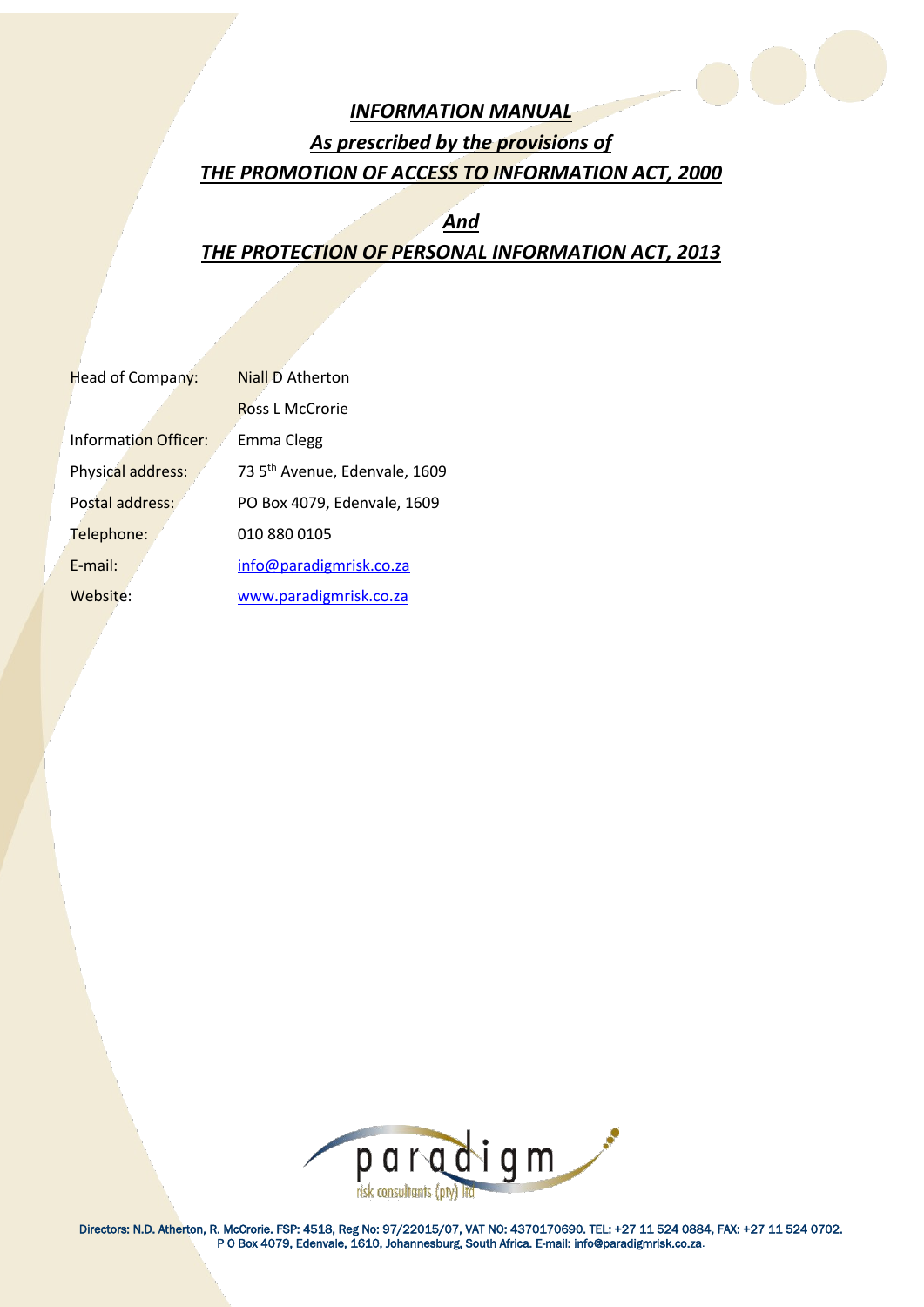## **INTRODUCTION**

Paradigm Risk Consultants (PTY) LTD is an Underwriting Management Agent and authorised Financial Services Provider, FSP Number 4518. We hold binder agreements with and acting on behalf of, Centriq Insurance Company Limited and Compass Insurance Company Limited.

For the purposes of PAIA, details the procedure to be followed by a Requester and the manner in which a Request for Access will be facilitated

For the purposes of POPIA, details the purpose for which Personal Information may be processed; the categories of Personal Information relating to such Data Subjects and the recipients to whom Personal Information may be supplied.

## **DEFINITIONS**

**Company** means Paradigm Risk Consultants (PTY) Limited, registration number 1997/022015/07, a company duly registered and incorporated with limited liability in accordance with the company laws of the

Republic of South Africa and having its registered place of business situated at 73  $5<sup>th</sup>$  Avenue, Edenvale, Gauteng, Republic of South Africa;

**Conditions for Lawful Processing** means the conditions for the lawful processing of Personal Information as fully set out in chapter 3 of POPIA;

**Constitution** means the Constitution of the Republic of South Africa, 1996;

**Customer** refers to any natural or juristic person that received or receives services from the Company;

**Data Subject** has the meaning ascribed thereto in section 1 of POPIA;

**Head of the Company** means the "head" as defined in section 1 of PAIA and referred to under the Contact Details in clause 4;

**Information Officer** means the Company's appointed Information Officer as referred to under the Contact Details in clause 4;

**Manual** means this manual prepared in accordance with section 51 of PAIA and regulation 4(1) (d) of the POPIA Regulations;

**PAIA** means the *Promotion of Access to Information Act, 2000*;

**Personal Information** has the meaning ascribed thereto in section 1 of POPIA;

**Personnel** refers to any person who works for, or provides services to or on behalf of the Company, and receives

or is entitled to receive remuneration and any other person who assists in carrying out or conducting the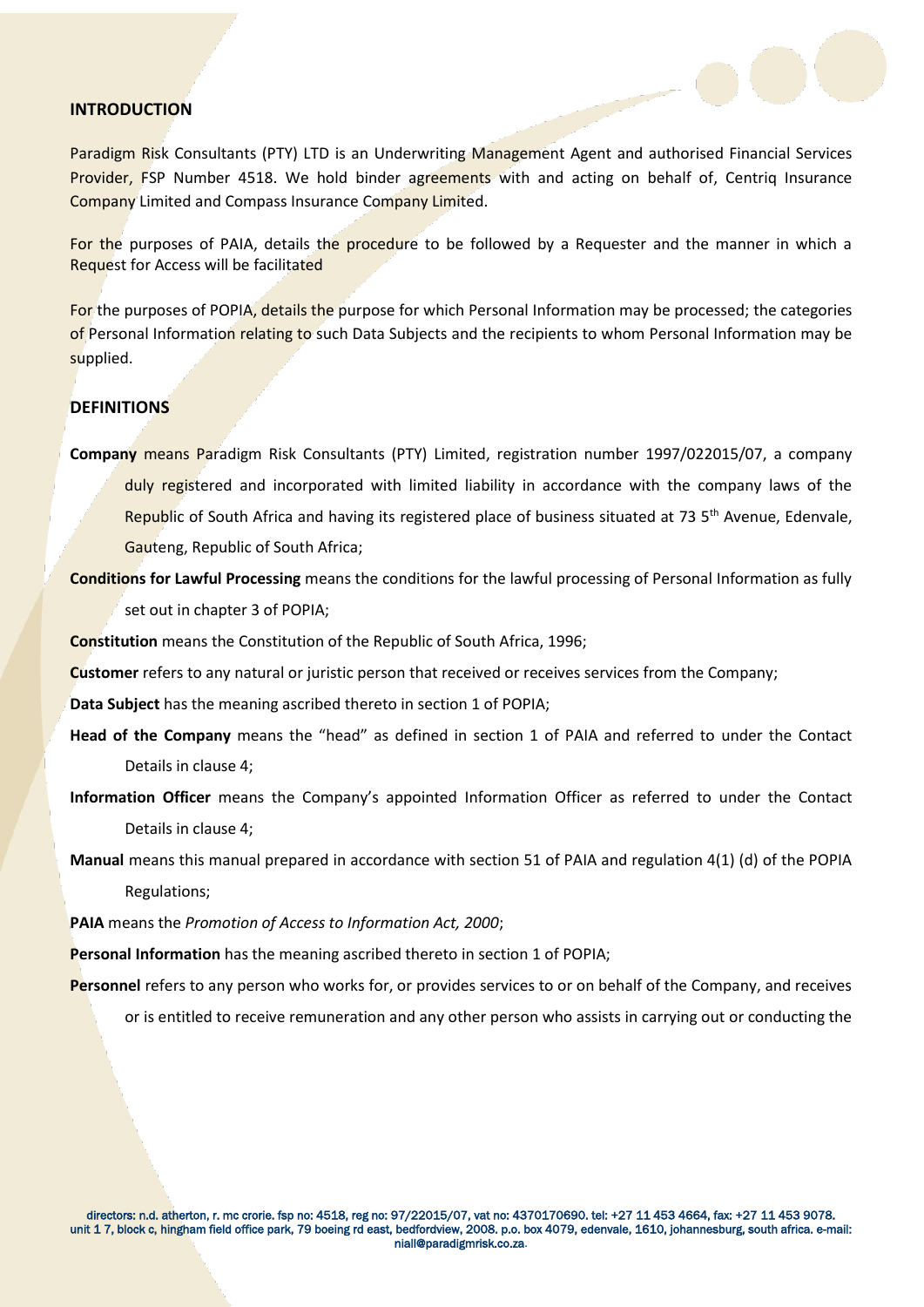

business of the Company, which includes, without limitation, directors (executive and non-executive), all

permanent, temporary and part-time staff as well as contract workers;

**POPIA** means the *Protection of Personal Information Act, 2013*;

**POPIA Regulations** mean the regulations promulgated in terms of section 112(2) of POPIA;

**Private Body** has the meaning ascribed thereto in sections 1 of both PAIA and POPIA;

**Processing** has the meaning ascribed thereto in section 1 of POPIA;

**Responsible Party** has the meaning ascribed thereto in section 1 of POPIA;

**Record** has the meaning ascribed thereto in section 1 of PAIA and includes Personal Information;

**Requester** has the meaning ascribed thereto in section 1 of PAIA;

**Request for Access** has the meaning ascribed thereto in section 1 of PAIA;

**SAHRC** means the South African Human Rights Commission.

Capitalised terms used in this Manual have the meanings ascribed thereto in Section 1 of POPIA and PAIA as the

context specifically requires, unless otherwise defined herein.

# **WHO MAY REQUEST ACCESS TO INFORMATION**

A Requester is only entitled to access to a record for the exercise or protection of a right.

If the Requester has satisfied the Information Officer that the record is required to exercise or protect a right, it will be considered.

Requesters may make a request as:

- a personal Requester who requests a record about him/herself;
- an agent Requester who requests a record on behalf of someone else with that person's consent and where it is required for the protection of that person's legal right;
- a third party Requester who requests a record about someone else with that person's consent and where it is required for the protection of that person's legal right; and
- A public body who may request a record if:
	- o it fulfils the requirements of procedural compliance;
	- o the record is required for the exercise or protection of a right; and
	- o no grounds for refusal exist.

Requesters are referred to the Guide in terms of Section 10 of PAIA, as compiled by the South African Human Rights Commission, which contains information for the purposes of exercising rights in terms of the Constitution. The Guide is available from the SAHRC. The contact details of the Commission: *Postal Address: Private Bag 2700, Houghton, 2041. Telephone Number: +27-11-877 3600. Fax Number: +27-11-403 0625. Website: [www.sahrc.org.za](http://www.sahrc.org.za/)*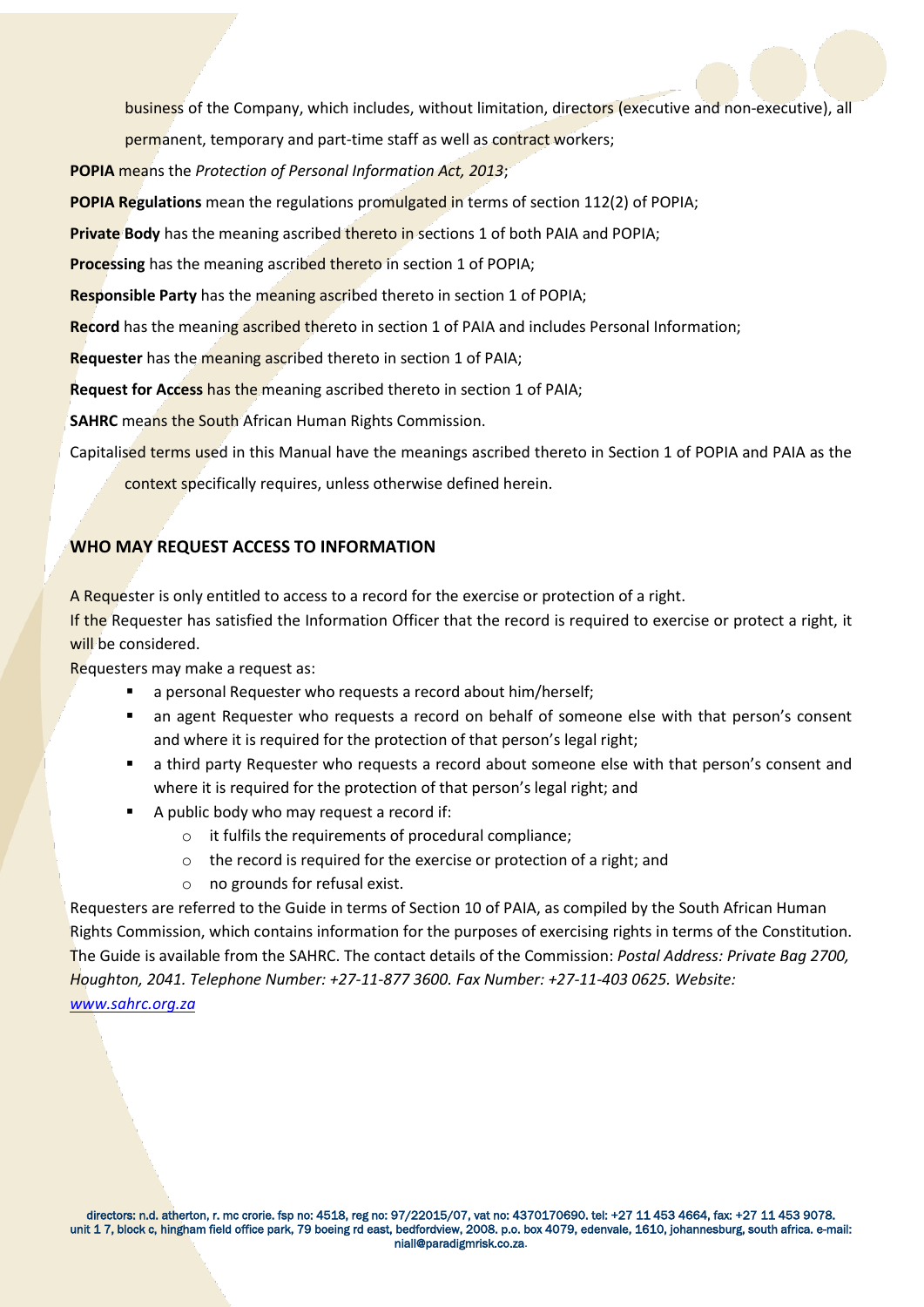

# **POLICY WITH REGARD TO CONFIDENTIALITY AND ACCESS TO INFORMATION**

Subject to any applicable law, Paradigm Risk Consultants (PTY) LTD will protect the confidentiality of information provided to it by third parties.

If access is requested to a record that contains information about a third party, the Company is obliged to attempt to contact this third party to inform them of the request. This allows them to consent or deny, which will be considered by the Information Officer.

## **GROUNDS FOR REFUSAL TO GRANT ACCESS TO RECORDS**

Requests for the Company Activities i.e., trade secrets; financial scientific or technical information which could cause hard to the interests of the Company Requests for Information that would be privileged in Legal proceedings Request for Information that may cause harm to individuals or property Request for any information that is protected by any agreement Request for Information of a Commercial Third Party that may contain trade secrets; financial scientific or technical information which could cause harm to the interests of the Third Party Requests for Information of a natural person that may be deemed unreasonable disclosure of information of that natural person.

## **THE REQUEST PROCEDURE**

Complete the **Request for Access** to make the request for access to a record. This request must be made to the physical address or email address noted under the heading of this manual.

The Information Officer requires comprehensive information to identify the record requested. The Requester should also indicate which form of access is required

The Requester must identify the right that is sought to be exercised or to be protected and provide an explanation of why the requested record is required for the exercise or protection of that right. If a Request is made on behalf of another person, the requester must then submit proof of the capacity in which the requester is making the request to the satisfaction of the Information Officer.

The requisite fees payable are set out in the **Prescribed Fee Schedule** hereto.

## **PROCESSING OF PERSONAL INFORMATION**

The Company is accordingly a Responsible Party for the purposes of POPIA and will ensure that the Personal Information of a Data Subject:

- a) is processed lawfully, fairly and transparently.
- b) is processed only for the purposes for which it was collected;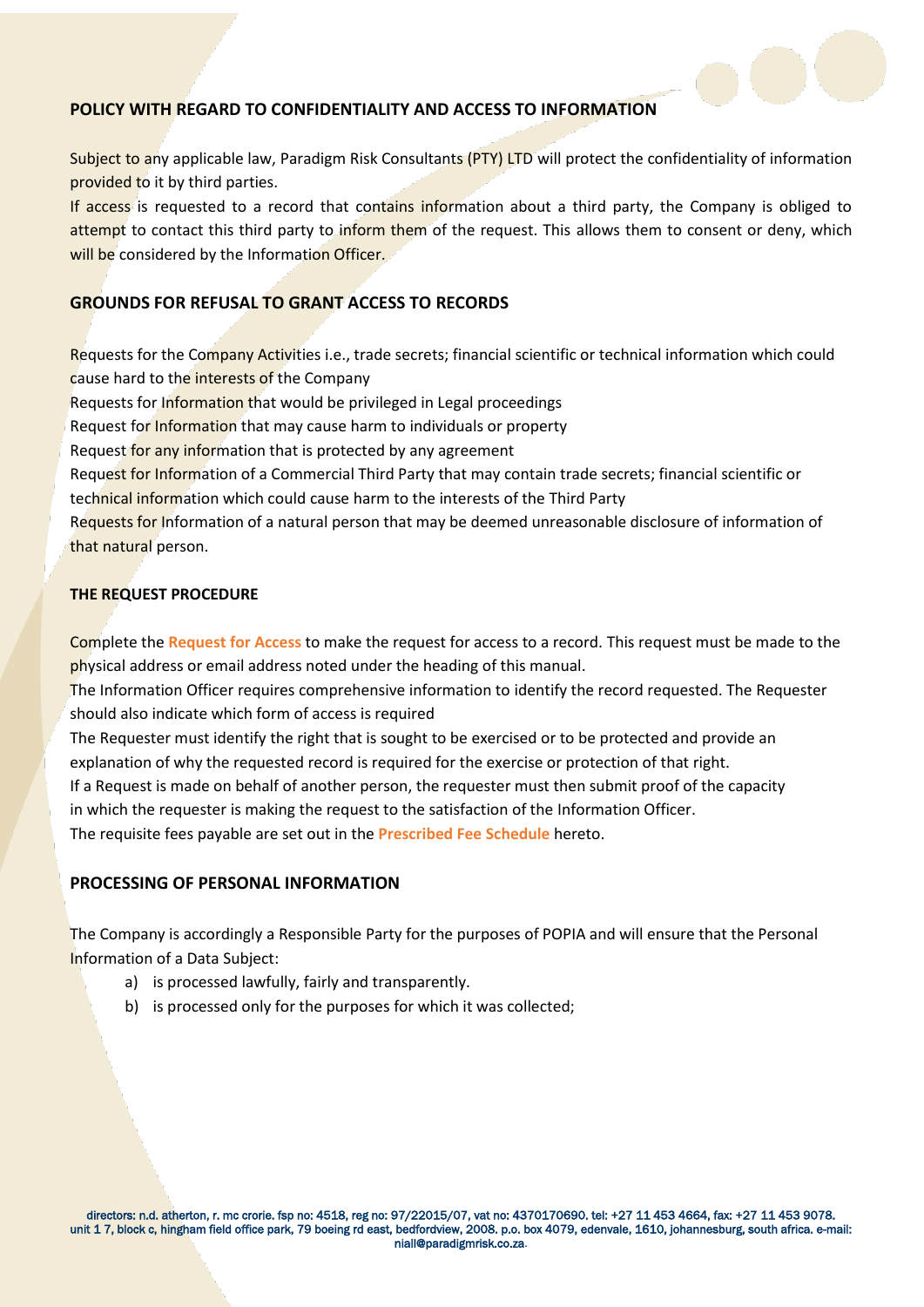- c) will not be processed for a secondary purpose unless that processing is compatible with the original purpose.
- d) is adequate, relevant and not excessive for the purposes for which it was collected;
- e) is accurate and kept up to date;
- f) will not be kept for longer than necessary;
- g) is processed in accordance with integrity and confidentiality principles; this includes physical and organisational measures to ensure that Personal Information, in both physical and electronic form, are subject to an appropriate level of security when stored, used and communicated by the Company, in order to protect against access and acquisition by unauthorised persons and accidental loss, destruction or damage;
- h) is processed in accordance with the rights of Data Subjects, where applicable.

Data Subjects have the right to:

- a) be notified that their Personal Information is being collected by the Company. The Data Subject also has the right to be notified in the event of a data breach;
- b) know whether the Company holds Personal Information about them, and to access that information. Any request for information must be handled in accordance with the provisions of this Manual;
- c) request the correction or deletion of inaccurate, irrelevant, excessive, out of date, incomplete Personal Information by completing and submitting the prescribed **FORM 1** or **FORM 2** as the case may be;

The Company may transfer data trans-border in order to store data with third party cloud storage providers.

## **CATEGORIES OF RECORDS HELD BY THE COMPANY**

## *Operational Information*

The Company business activities including (but not limited to) contracts; claim records; premium records; policy documents; reinsurance treaties; binder agreements; facultative documents; documents required to be kept by the laws of this land.

## *Administration*

The Company daily operations including (bit not limited to) internal telephone lists, address lists, company policies, company contracts; internal staff correspondence.

## **CATEGORIES OF RECORDS THAT ARE AVAILABLE WITHOUT REQUEST**

Certain records are available without needing to be requested in terms of the request procedures set out in PAIA and provided for in this Manual.

This information may be inspected, collected, purchased or copied (at the prescribed fee for reproduction) at the Company's offices;